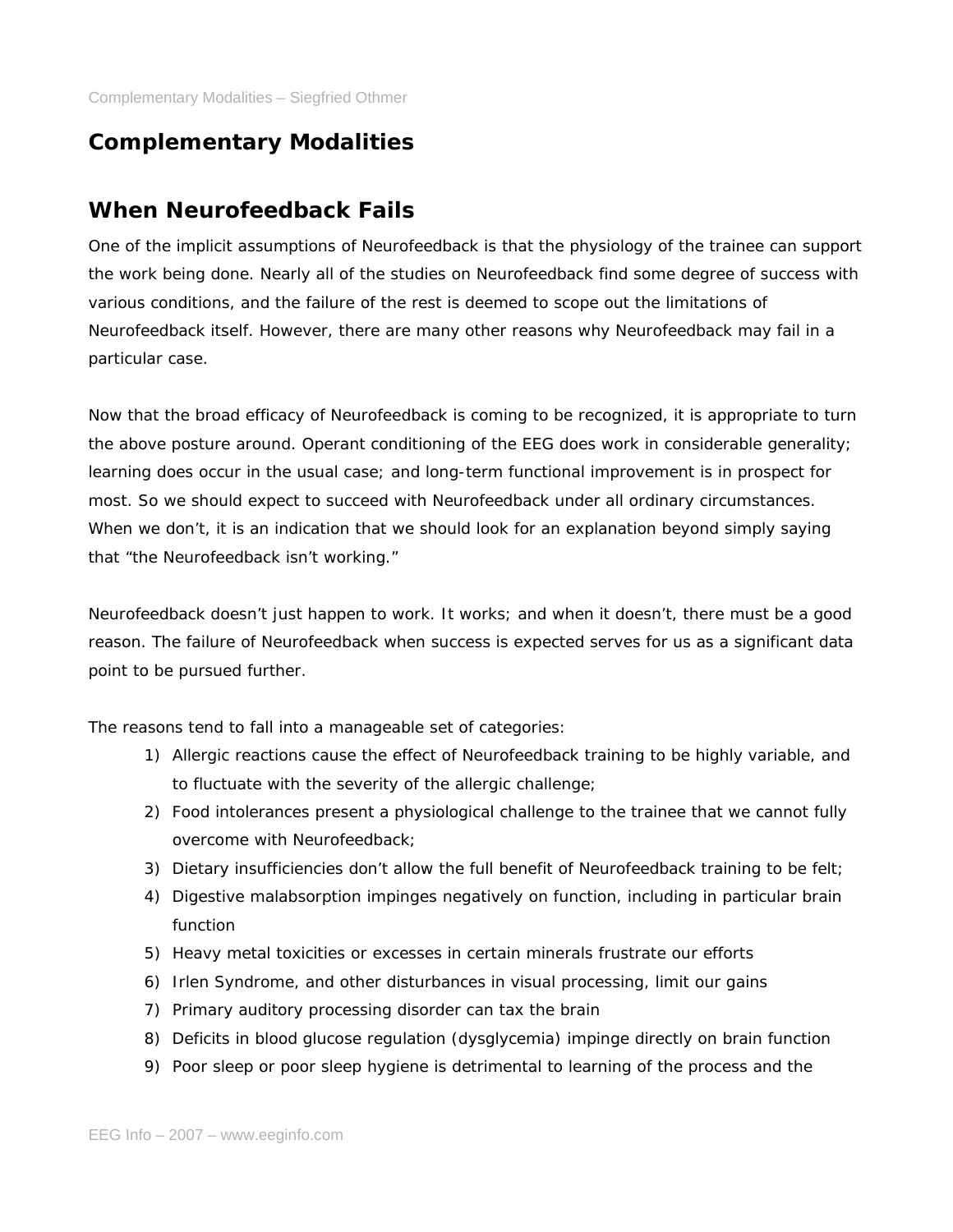consolidation of gains.

- 10)Degenerative conditions prevail, such as among the elderly, leading to fading of the Neurofeedback gains on some time scale after the sessions.
- 11)Structural injury in the brain limits what can be accomplished in the training. This is an obvious one that we usually know about in advance: stroke injury; brain tumor; arteriovenous malformations; hydrocephalus; history of meningitis, etc.
- 12)Cerebral under-perfusion. This may result from the use of anti-hypertensive medications in the elderly, leading to compromised brain function.
- 13)Environmental factors within the home or school that militate against training success: emotionally unsettled or even a traumatizing home environment; being subjected to bullying behavior at school, etc.

In each case there is usually a small number of hypotheses to pursue, and the most common relates to dietary issues. This is not a topic that can be dealt with briefly. The best we can do is refer to more extensive sources. But we hit the high spots in the following:

## **Food-related issues**

The first thing to be said is that fast food tends to be a bad idea particularly for the vulnerable brain. Soft drinks of all kinds are to be avoided. They are loaded with sugar, and the sugar substitutes have their own sets of problems. Aspartame is not meant for our brains. Even sugar substitutes can trigger a glucose dysregulation cascade just as if actual sugar had been consumed. Carbonated drinks are also acidic, and that takes our bodies in the wrong direction in terms of acid-base balance. Soft drinks displace the many better ways we should be getting our calories—and our nutrients.

Monosodium glutamate is to be avoided, and it should be recognized that what makes spices so enticing is that they act to stimulate or tease the nervous system. They may not be well tolerated by the brain vulnerable to seizures or other instabilities. Unfortunately, chocolate may be on that list as well.

Food additives and food colorings may be a problem, and it is difficult to chase all of these down. Once again, it may be advantageous just to avoid the usual temptations of sweets and of commercial ice cream. (Over 3,000 additives have been approved by the FDA for ice cream alone.) There is refuge in eating the old-fashioned way, with lots of vegetables. If children will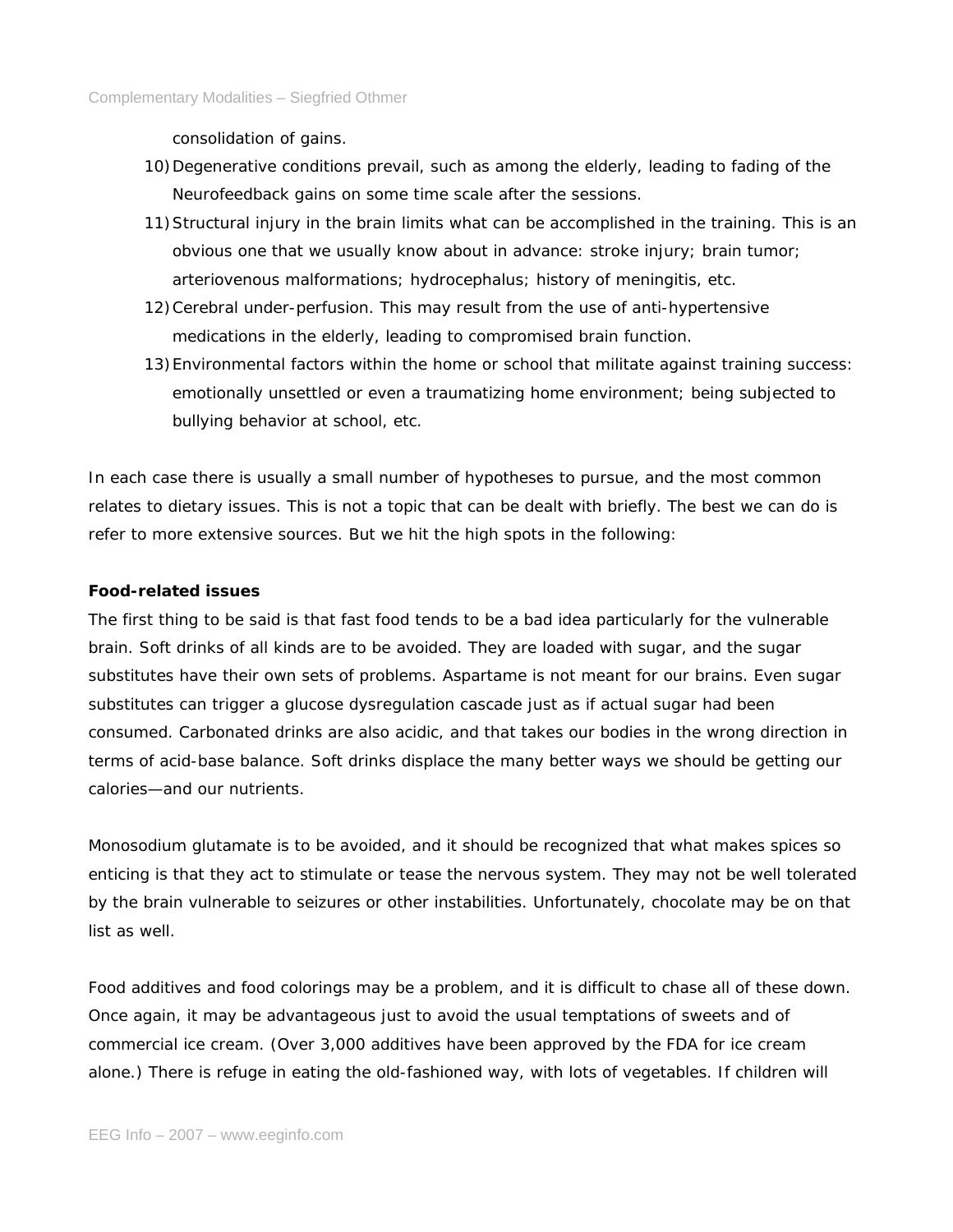categorically not eat vegetables, there is the option of juicing.

If food sensitivity is suspected, an elimination diet can help to make a determination. This should be done with the involvement of a professional.

#### **Vitamins and Supplements**

It can almost be assumed that the unmodified diet of an American is going to be deficient in Omega-3 fatty acids, unless it happens to be a native American living in Alaska on a diet of seafood. And in the latter case, he is becoming toxic with mercury. Anyone who refrains from eating too much fish because of mercury should supplement with Omega-3 fatty acid. This is of particular importance for the vulnerable brain.

There also seems to be a systematic tendency toward depletion of magnesium in the diet. Magnesium supplementation is something that can be recommended quite generally. It is a calming substance, and that can help us meet our goals in Neurofeedback, particularly with behaviorally challenging children. It is usually delivered together with calcium. Magnesium should be taken in conjunction with Vitamin B6. In fact, supplementation with B-complex vitamins is to be recommended as well for the compromised brain, although that need may be met in a multivitamin. Too much magnesium leads to diarrhea - an easy call.

Children with rage disorder or any kind of epileptic susceptibility may also benefit from zinc supplementation, in addition to magnesium. That affects the copper-zinc balance, which has implications for behavioral control. A trace mineral analysis is probably worthwhile for any behaviorally challenging child or adolescent. If the copper levels are elevated, the Neurofeedback training cannot meet its goals.

Our modern environmental exposures make supplementation with anti-oxidants advisable. This would mean Vitamin C first and foremost, to which should be added a mix of Vitamin E tocopherols and Co-factor Q 10 (Co-Q10).

Finally, there is the issue of digestive absorption. Both digestive enzymes and probiotics should be considered if the bowel movements are highly irregular, small or hard in consistency. Not all available probiotics are equally potent, so one may need to evaluate several sources. Bowel movements should be fairly frequent (at least daily); they should be large, but soft.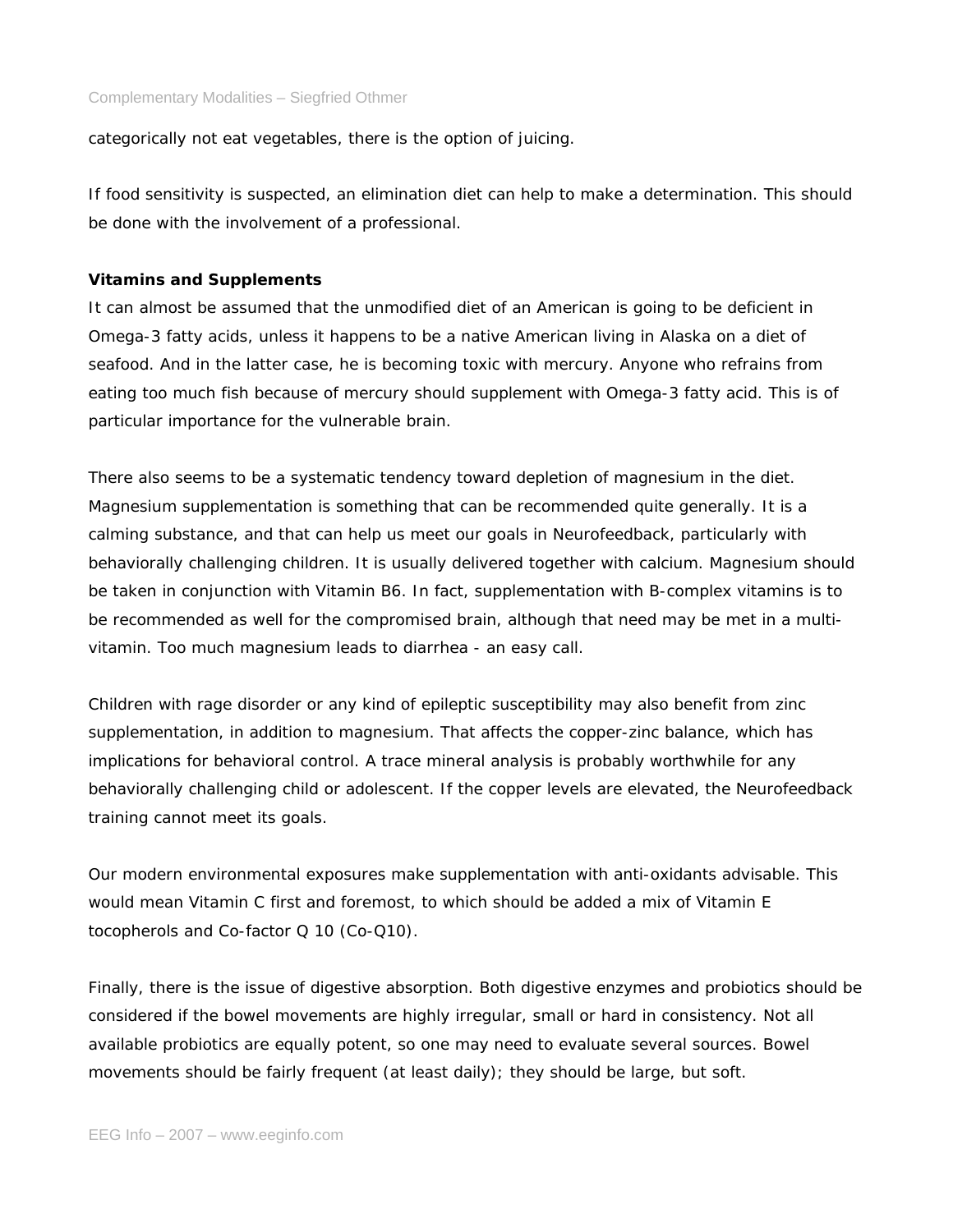Neurofeedback can be profoundly helpful here, incidentally, but if this problem exists the Neurofeedback training should be faithfully augmented with enzymes and probiotics.

Anyone with compromised brain is likely to benefit from consultation with a nutritional expert. The above is just the most obvious recommendations that have fairly universal applicability. Other resources are Andrew Weil's website (www.drWeil.com), Dr. Mercola's (www.drmercola.com), and Dr. Hyla Cass's website (www.CassMD.com). An additional worthwhile resource is the Life Extension Foundation (www.lef.org).

# **Allergies**

Allergic sensitivity can severely limit what can be accomplished with Neurofeedback. Conversely, Neurofeedback can also reduce allergic sensitivities. In this mixed state of affairs, it is best to take a multi-pronged approach to the problem of allergies, and not place the burden of relief entirely on the Neurofeedback. In addition to conventional medical approaches, candidates might also might consider NAET (Nambudripad Allergy Elimination Technique), which is based on acupuncture. (NAET website: http://www.naet.com/)

# **Sabotage**

Sometimes families actually end up sabotaging the Neurofeedback work. This is most likely to happen in divorce situations, where both parents cannot agree on the merits of the work. But such disagreements are common. There is the subtle implication that there is something wrong with the child's brain. Better to blame the parenting shortcomings of the other party. Or the family pattern that has emerged is one of blaming the child. When the child then recovers, he or she is quickly withdrawn from training before further progress demolishes this construction.

In an infinite variety of ways, complex family dynamics can get in the way of what is obviously possible through Neurofeedback. In such cases, family therapy or other intervention must come first, or we are just setting ourselves up for failure.

# **When Neurofeedback is Not Enough**

Quite often we are confronted with very difficult clinical challenges in which the issues go beyond mere disregulation of cerebral function. We may also encounter tough cases where the disregulation goes beyond what present Neurofeedback techniques can readily address.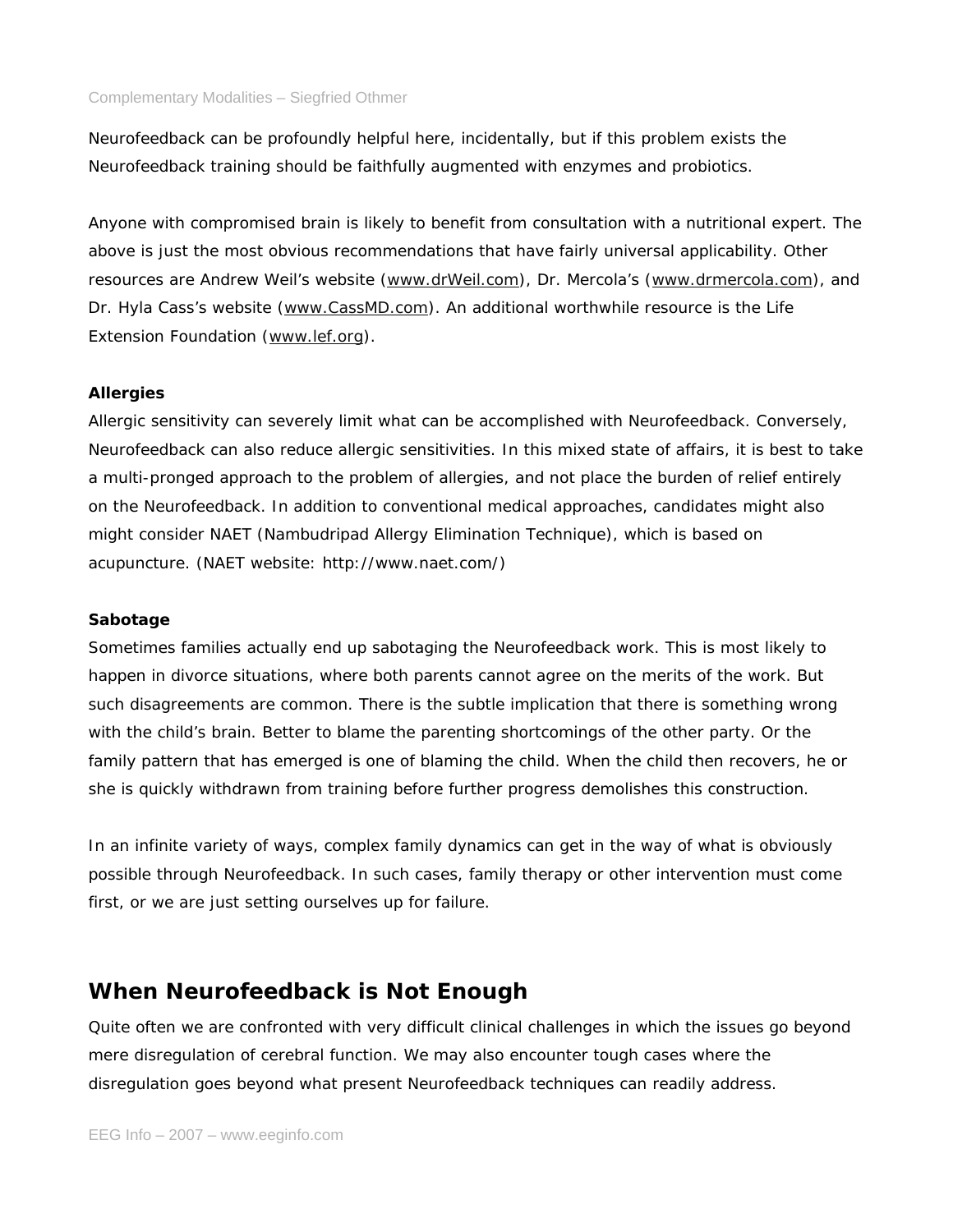It has served us well to cultivate the largest, most integrating perspective on the conditions that challenge us. Neurofeedback promotes an integrative perspective, but we need to take this even farther. We have found a number of modalities helpful in complementing what we do in the office and in home training with EEG training. The technologies below are listed roughly in the order of their importance to our clients.

### **Cortical Electrical Stimulation (Alpha-Stim)**

The simple expedient of passing a very low current from one ear to the other may have a profound effect on agitation, anxiety, sleep onset difficulties, and chronic pain. The original technology goes back to a Russian invention, where it was known as Electro-Sleep. Here in the US we use the Alpha-Stim, by the company that pioneered the technology domestically. Clients try the method in the office, and if it is helpful, the unit is rented on a trial basis for a couple of weeks. If the device continues to be helpful, it is purchased by the client. (Alpha-Stim wesbite: www.alpha-stim.com)

### **Irlen Syndrome**

Children and adults often give indication of having difficulties with certain kinds of visual processing. Most often this surfaces as a kind of dyslexia in which the words may swim on the page, or the brain locks onto patterns of spacings rather than on the text itself. It may be difficult to track lines on the page. If we probe further, we might confirm all kinds of related issues: Stable, repeating graphical patterns may move or flicker on the page. Patterns on hotel carpets may be seen as irritating. There may be difficulty tolerating fluorescent lights. A child may have difficulty getting on escalators because everything seems to move.

A simple remedy was discovered more than twenty years ago by Helen Irlen. Simply limiting the spectrum of light that reaches the eye, the disturbances in visual processing can be sharply diminished. If this is not remedied, then the disturbances in the visual processing area ripple through cortex and limit our progress with Neurofeedback. Now it is also possible that successful Neurofeedback reduces the visual disturbance. But one would not want to count on that. It is best just to have the problem dealt with, which involves wearing glasses that have been coated to transmit the light that is best tolerated and reflect the rest.

If a reader has observed some of these problems in themselves, he or she may also have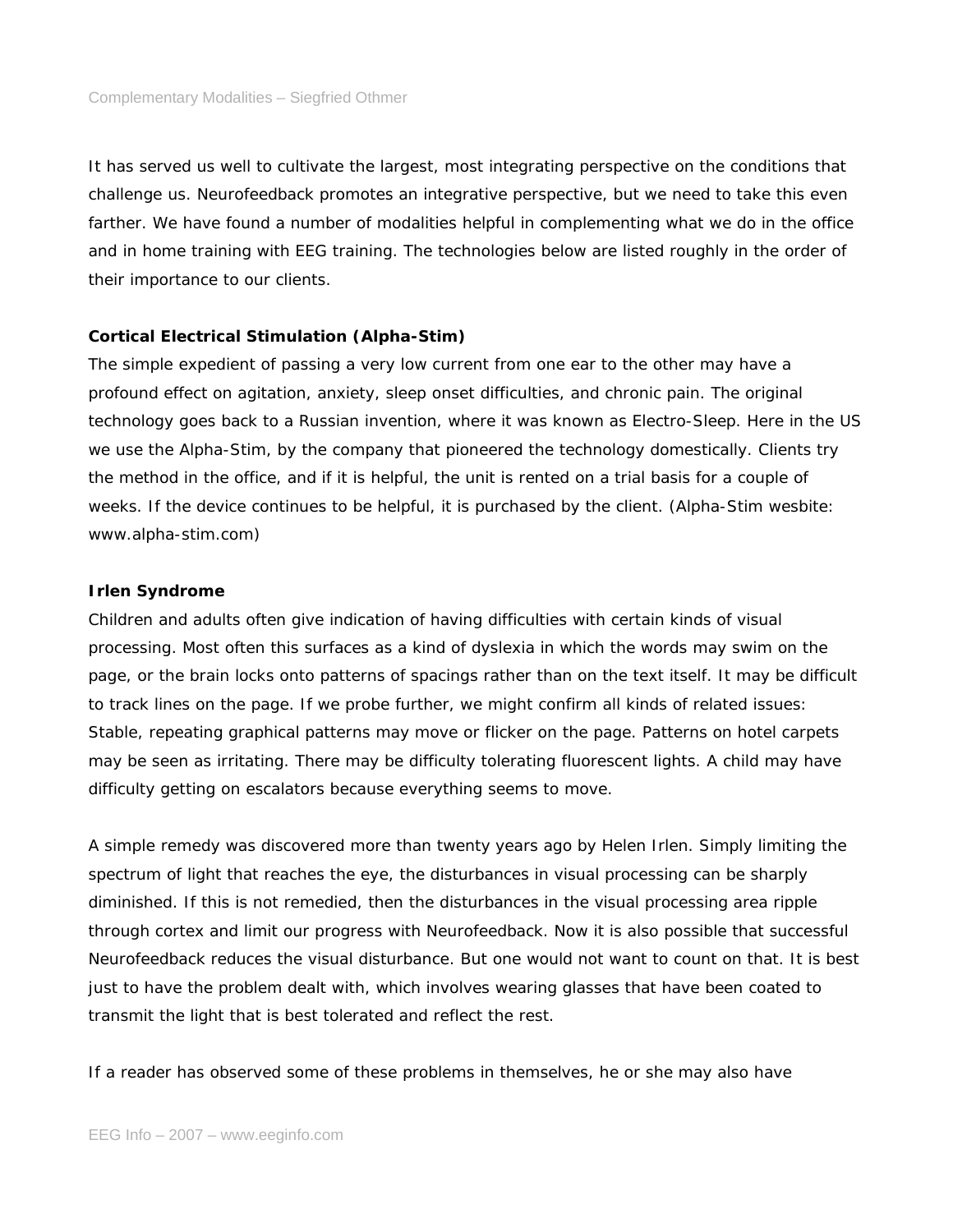observed that some colors of sunglasses seem much more pleasing than others. This is a demonstration of what we are talking about. A person wearing the right glasses will see an essentially immediate impact on their ability to benefit from EEG Neurofeedback. (www.Irlen.com)

### **Developmental Vision Training**

Developmental vision training has to do with the brain, not with the eyes. For decades now, developmental vision training has been disparaged by opthalmologists and other specialists on the eye who declare that "the eyes are fine" and send the patient home. That's just not what it is about. Most of vision is the burden of the brain, not of the eyes. We can be profoundly helpful with the organization of vision using Neurofeedback. This might be particularly the case after stroke or minor traumatic brain injury, or in the case of developmental deficits. But it might also be very helpful indeed to come at the problem the other way with explicit visual challenges and exercises. By the same token, Neurofeedback can be very helpful with neuromuscular disorders, but the technique does not displace physical therapy.

The dilemma for clinicians is which technique to do first. Clinicians typically resolve that dilemma in their own favor. A child coming for vision training will be offered vision training. A child coming for Neurofeedback will get Neurofeedback. The dilemma therefore gets shoved down to the level of the paying client. So, what advice do we give the client? It is our inclination always to do the most general technique first, which in this case is Neurofeedback. And it is our further inclination to do the least effortful thing first, which is also Neurofeedback. Vision training is work. One needs to be rewarded for work by success. Neurofeedback sets the person up for success in vision training, and it does so relatively effortlessly.

### **The Listening Program**

Auditory processing disorders have not yielded readily to the kind of EEG Neurofeedback we have been doing. Some additional help is needed here, and we have found it in The Listening Program. After starting out in the office with trials of various training options, the work continues on a home-training basis. It nicely complements the Neurofeedback and speeds the work. (Advanced Brain Technologies: http://www.advancedbrain.com/tlp\_overview.asp)

### **Brain Builder**

Brain Builder is a program for the building of cognitive skills that we are also finding to be helpful in complementing Neurofeedback. There are some secondary benefits as well, in that the program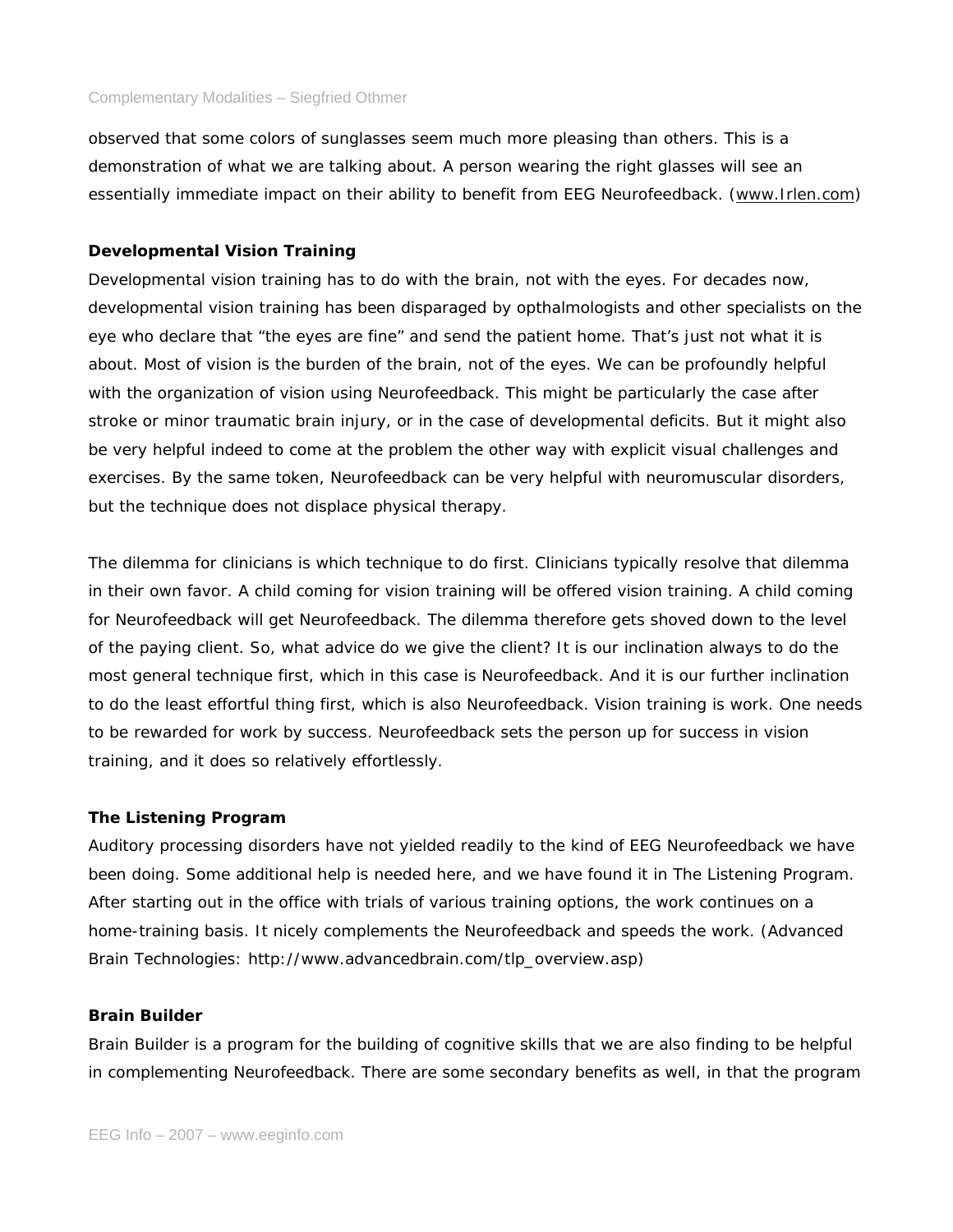gives the client tangible measures of progress. Now that progress may have come to a certain extent from the exercise of the program rather than from the Neurofeedback. We care about that as scientists, but this is of less concern to the client as long as progress is made. (Advanced Brain Technologies)

## **Enermed**

Having discovered the benefit of challenging the brain toward better regulation through the EEG, is there a way to give the brain a continuous reminder, if necessary, on an ongoing basis? It turns out that there is. Tiny waves of magnetic fields repeated at the right EEG frequencies can serve to challenge the brain almost continuously toward reorganization. This is helpful in first instance with people who suffer from chronic degenerative conditions, such as M/S. In these cases Neurofeedback can be very helpful, but clearly we cannot be curative.

In other cases, such as migraines, the Enermed can serve an interim role to keep the brain wellbehaved over the weeks to months that the EEG training is ongoing. And if the results of the training fall somewhat short of our goals, then the person can keep the Enermed device around for the long term. (www.Enermed.com)

### **ROSHI**

The ROSHI is a device that very lightly stimulates the brain either through repetitive visual stimuli or through low-level electromagnetic waves that are modulated at EEG frequencies. Just as with the Enermed, the brain reacts to the subtle influences, with the result that over time the brain regulates itself better. By switching EEG frequencies constantly, the device is suitable for use with anyone. Each brain will encounter what it needs, and the rest is irrelevant.

The device is tried in the office to see whether the client finds it helpful. If so, then the unit can be employed either as an entrée into the Neurofeedback session, as an accompaniment to the Neurofeedback session, or as a home use training aid. (www.roshicorp.com)

# **Audio-Visual Stimulation**

The development of the ROSHI came out of a long prior history with audio-visual stimulation. This technology is still very popular, and it has not stood still over the years. Recent developments provide for the use of swept rather than fixed stimulation frequencies. This makes the technology more broadly applicable. Historically, the dilemma has been that the ready affordability of this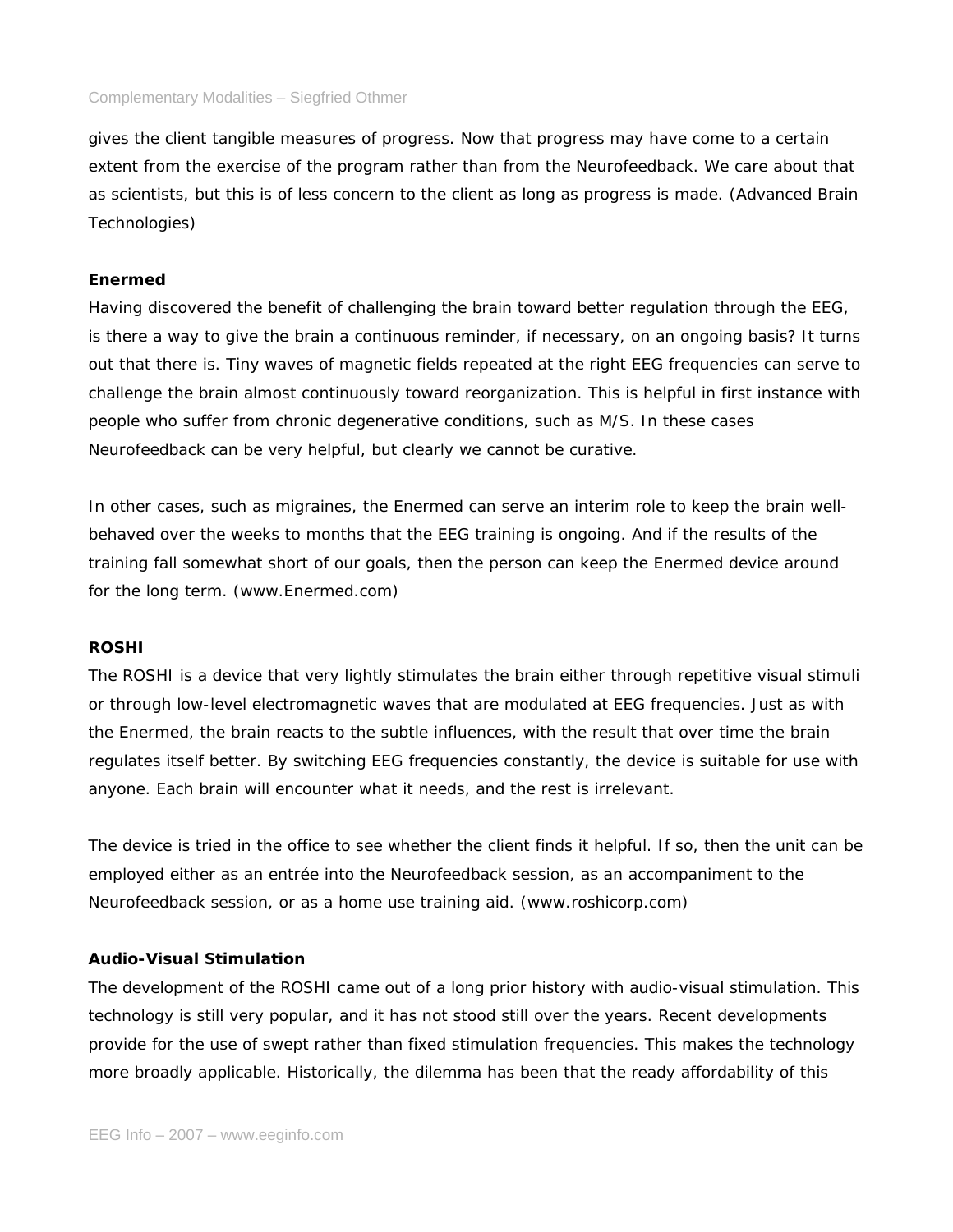technology led to casual use rather than intelligent use. Whereas many benefited, it was essentially a matter of luck. The technology can be far more useful when it is properly targeted to the individual, but that means the involvement of a knowledgeable clinician. (Mind-Alive: http://www.mindalive.com/, Photosonix: http://www.photosonix.com/)

### **Passive Infrared Thermal training**

A new wrinkle on the standard temperature training that has been done in biofeedback for decades now is to use an infrared sensor to detect brain temperature. Training this measure up serves to activate the brain and bring it to a better state of regulation. The device can be used just before EEG training to prime the brain for the work, and it can also be readily employed in home use between sessions. This technology has been found to be extremely helpful with the autism spectrum, for example. (Jeff Carmen's website: http://www.stopmymigraine.com/)

## **Near-Infrared Sensing of Blood Oxygenation (Hemoencephalography)**

Use of an infrared probe of the brain allows us to measure the degree to which the blood is oxygenated. Subjecting this measure to up-training is also clearly helpful in activating the region in which the measurement is being made. We can therefore somewhat selectively activate those brain regions that don't seem to be pulling their weight. Again, the technique appears to be particularly helpful with autism, as well as with cases of chemical injury of the brain. (www.biocompresearch.org)

### **Hyperbaric Oxygen Therapy**

Making more oxygen available to the compromised brain can clearly be helpful in many cases. Applications to date have focused on traumatic brain injury, on chemical injury, and on the autism spectrum. The original work with high-pressure oxygen took place in hyperbaric chambers built for use with divers suffering from the bends. Applications were to wound-healing. Subsequently it was found that high pressure, requiring reinforced metal chambers, were not necessary for many applications. The technique has therefore become accessible to the individual practitioner without entailing safety concerns.

In all of the applications of lower-pressure hyperbaric exposure, we can also benefit the client by use of the passive infrared thermal training and the near infrared blood oxygenation training. It therefore remains to be seen whether we get to the same place, or whether there remains a distinct role for the hyperbaric chamber.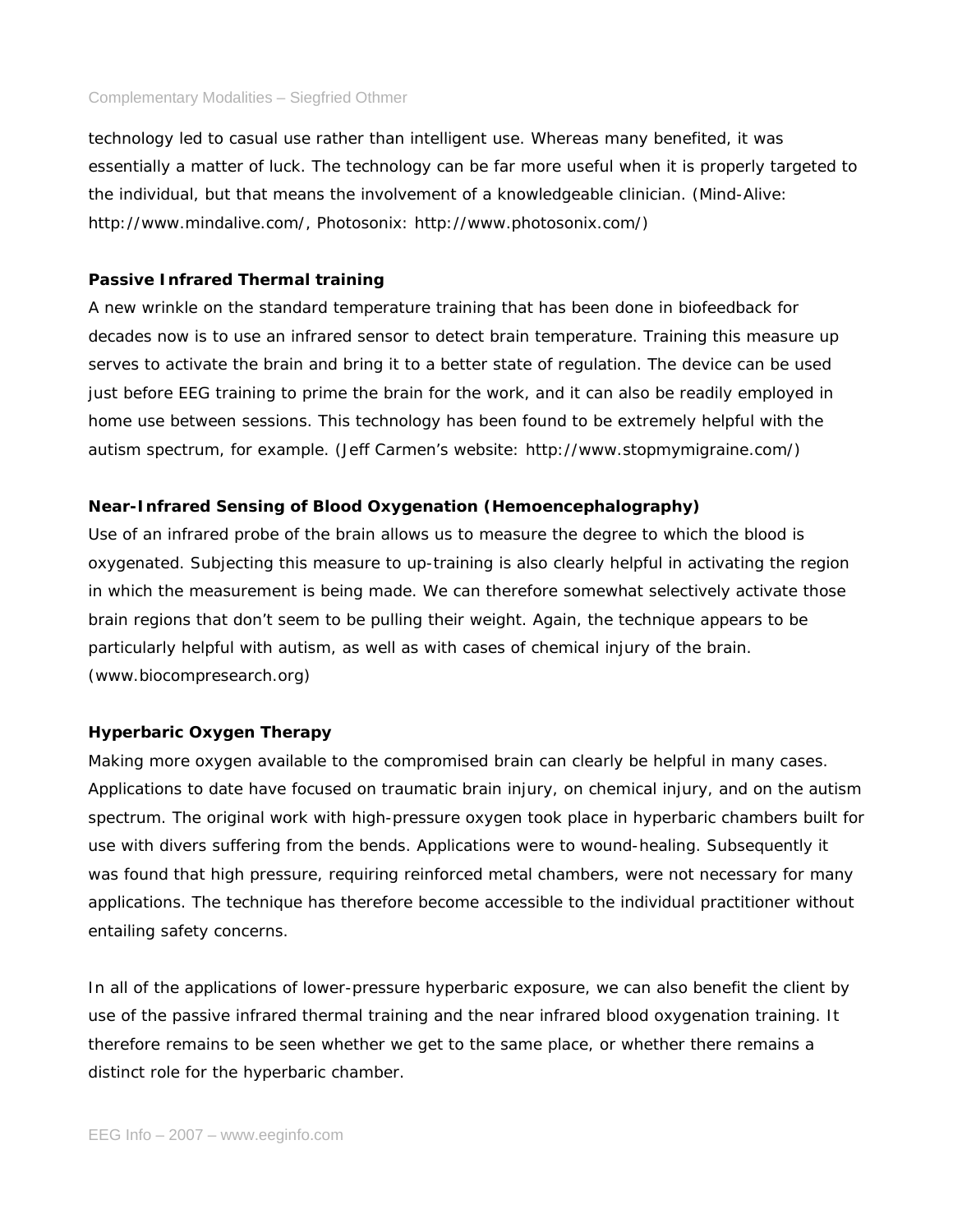## **Biofeedback**

In the glare of the fancy new EEG biofeedback the traditional biofeedback modalities have slipped out of the limelight over the years. This is a shame because they are also very effective in the right circumstances. If an anxious person comes in with cold hands, cold feet, and a cold stomach, simple temperature training is a ready remedy, and it is one that is easily doable at home where one is not paying for clinician time.

Similarly, tracking and training galvanic skin response is very helpful in cases of emotional disregulation and instabilities in brain function. This can also readily be continued at home.

One of the worst diseconomies of our American health care system is that the third-party payers have increasingly forced biofeedback therapists off their reimbursement schedules. This is the grossest of blunders, since so many of our most intractable ills can yield so readily to low-tech solutions that are available to any budget. But this information does not propagate to the public unless there are clinicians involved. Absent reimbursement, it takes about one generation for the wisdom to disappear out of the culture, and that is what has been happening.

#### **Heart Rate Variability Training**

A healthy heart has a rhythm that is immediately responsive to a variety of influences. Under benign circumstances, the dominant influence is our breathing rhythm. The heartbeat is in a continuous dance with our breath, tracking the in- and out-breath with some slight delay. This relationship is particularly prominent in our youth, and fades to an extent with age. We can help our heart status considerably by training the heart to maintain its variability. This objective has recently become a lot more popular again with the availability of user-friendly commercial devices for personal use: The EmWave and Stress-Eraser. We use the Heart Math program at our office, and there are a number of others.

Heart Rate Variability training has beneficial consequences for self-regulation in general. It influences the balance of sympathetic and parasympathetic nervous system activity. It is usefully combined with training of the breath. See below.

## **Carbon Dioxide in the Breath**

Sensing carbon dioxide in the out-breath turns out to be very revealing of the state of our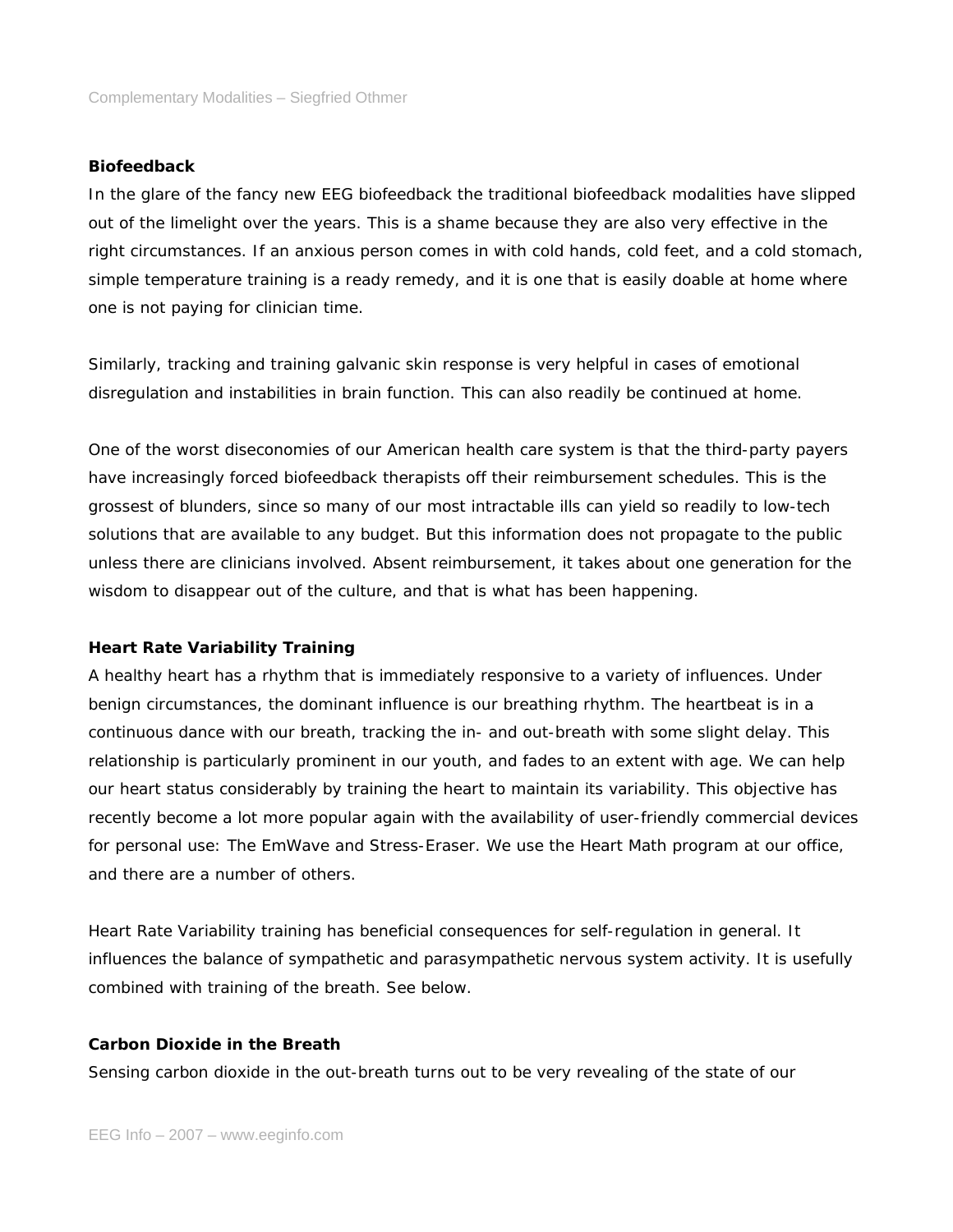physiology. Anxious people in particular tend to get into trouble in this area. A state of agitation causes them to breathe more quickly. This prevents the carbon dioxide level from returning to its proper level with each outbreath. The brain then reacts to the dearth of  $CO<sub>2</sub>$  by constricting its blood vessels, thus reducing its functional efficiency. The brain may well then become even more anxious, in a kind of disregulation cascade. Other physiological effects ripple through the body.

Over the long term, the anxious person begins to experience this state as normal. Entirely inappropriate breathing habits are then reinforced. These problems tend not to get well by themselves. Anti-anxiety medications are also not the answer for this problem.

The answer is to retrain the habits of breathing. For the affected person, no single remedy can be as availing as the simple expedient of breath training. But sometimes the simple process is not simple. It is best aided by a measure of one's success, as given by a  $CO<sub>2</sub>$ -monitor, known as a capnometer. It is not sufficient merely to breathe more slowly. One also has to avoid getting into the trap of breathing much more deeply, which also may have the consequence of hyperventilation, or hypocapnia, which is what the deficiency in blood CO<sub>2</sub>-level is called. Finally, it is necessary to be mindful about doing abdominal breathing rather than chest breathing. This favors the transition toward parasympathetic dominance, where we need to spend a good part of our lives. (www.betterphysiology.com)

#### **Interactive Metronome**

This technology has emerged in recent years to help with ADHD and related ills. It trains brain organization through a rhythmic or timing challenge. In that regard, it is an analogy to Neurofeedback, and if we weren't doing Neurofeedback with everybody, we would probably be doing the Interactive Metronome with them. As it is, the Interactive Metronome is an adjunctive technique that can be used when more help is needed. It can also be used to monitor progress in Neurofeedback.

There is another aspect to the IM that has not been much talked about. By compelling a person to respond approximately once a second, the brain does not have a chance to take flight into other realms. The technique disciplines the brain into quietude. This is the challenge of meditation. With the IM, technology is brought in to help with what is otherwise a rather difficult and tedious learning of a mental skill. The busy brain is constrained by having to focus on a particular task, thus suppressing the tendency to move on to other preoccupations. We would not want to deprive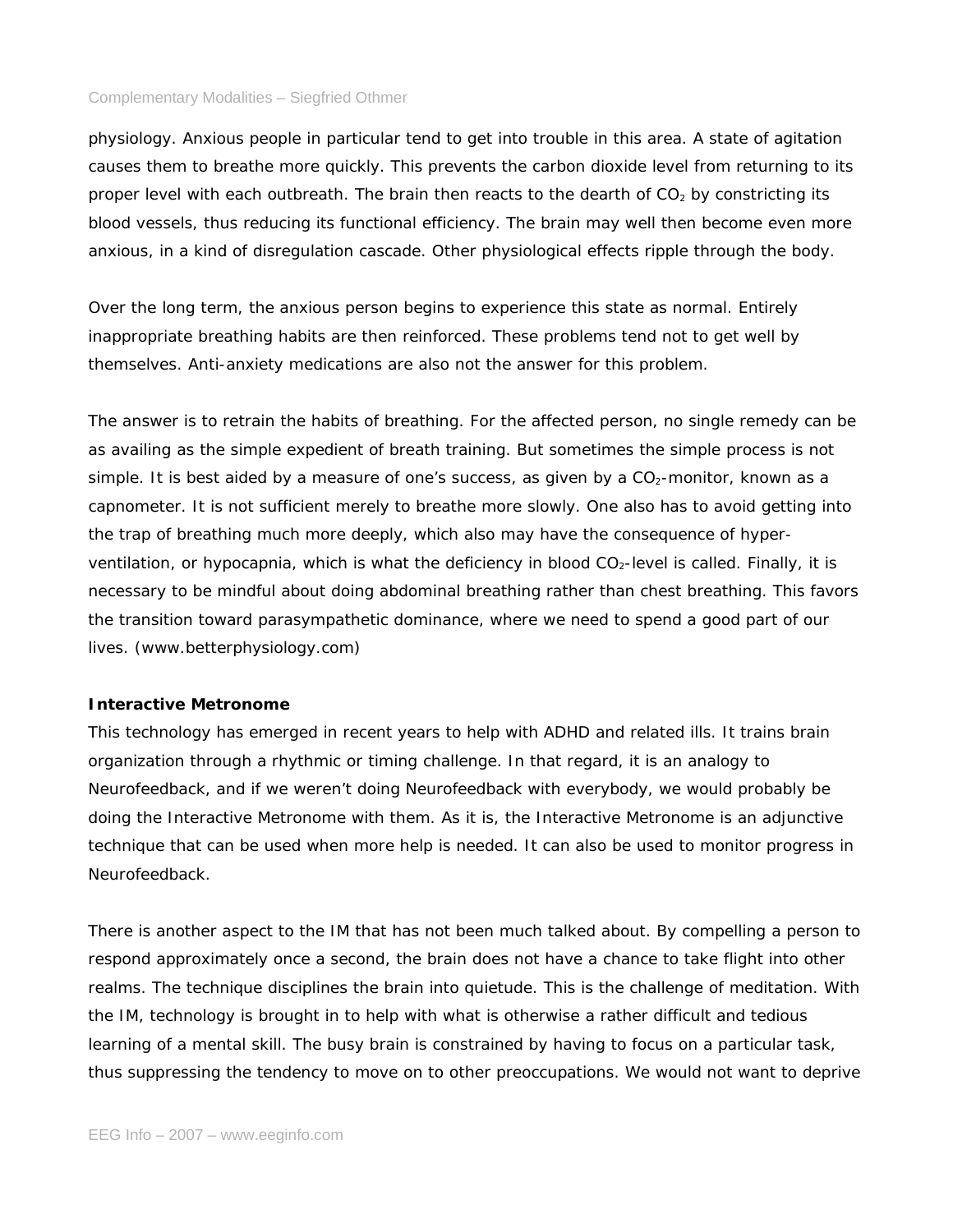our brains of the capacity of flights of mental exploration. But it is important also to have the capacity to just focus on one task.

By bringing in a simple motor task and challenging the brain in the simple business of holding a rhythm, even young children can be aided in the maturation of brain self-regulation. (IM website)

# **Fast ForWord**

This is yet another technique that can nicely complement Neurofeedback when reading difficulties are the issue. It is a highly demanding technique consuming many hours, so it would again be our inclination to put EEG Neurofeedback first before taking up Fast ForWord. As one practitioner said who offers both, not everyone who needs Neurofeedback also needs Fast FoWord, but everyone who needs Fast ForWord also needs Neurofeedback. (FastForWord website: http://www.scilearn.com/)

# **Emotional Freedom Technique (Thought Field Therapy)**

A number of emerging techniques may strike people as bizarre. But that is only because the underlying mechanism is not understood. The Emotional Freedom Technique, an off-shoot of the original Thought Field Therapy, is a technique that involves tapping certain parts of the body in a repetitive routine in order to dissolve phobias, anxiety patterns, trauma formations, and associated pain syndromes.

The basis for this is quite straight-forward: Challenging emotional states involve the whole bodymind. Whereas the cognitive behavior therapist will use the skills that he or she knows in order to effect a reframing, one can also get at the problem from the other end, that of physiology. While one is focusing on the object of phobia, shame, inordinate fear, or anxiety, the resulting state of the body-mind is repeatedly disrupted by the tapping. Eventually it will be found that the sting of the emotion is simply gone. Matters can be viewed more calmly.

The technique is so powerful and rapid in its effect that it almost seems counter to nature that even profound suffering should have such a straight-forward remedy. And once the technique is learned from a clinician, it is available for the person to use as needed.

## **Other Neurofeedback alternatives**

Our approach to Neurofeedback is simply a highly individualized version of the original technique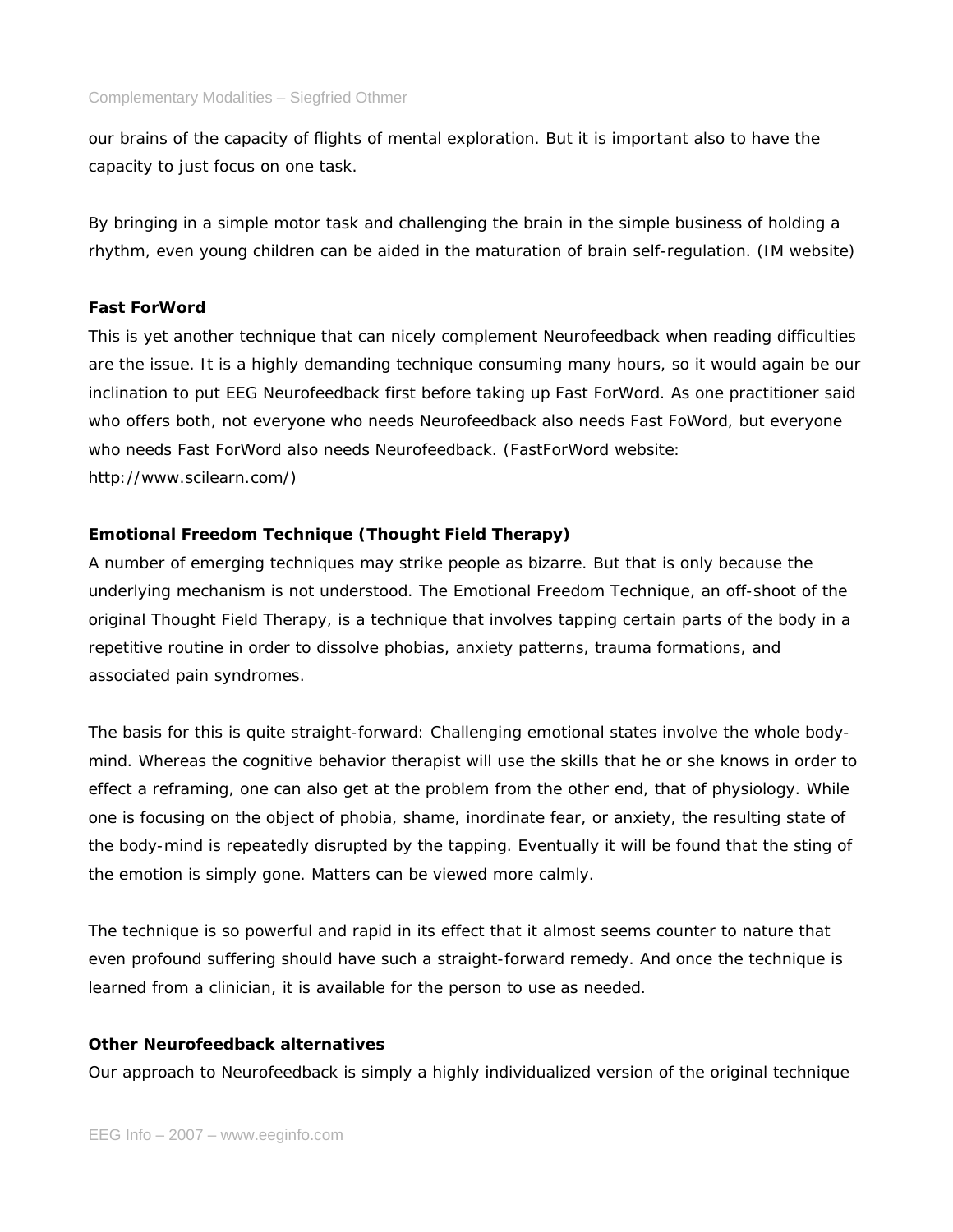that launched the field many years ago. Individualization has both strengthened the training and broadened its clinical reach. It is in our estimation the most efficient technique for achieving overall self-regulation objectives.

Nevertheless, alternative Neurofeedback modalities have emerged that nicely complement our basic approach.

## **Low Energy Neurofeedback System (LENS)**

The first to be mentioned is the LENS, which uses very low-level electromagnetic waves modulated at EEG frequencies to stimulate the brain at appropriate moments. This compels the brain to react, with the effect of moving the brain toward more functional states. The stimulation takes the form of a slightly dissonant "note" in the brain, and the brain cannot help but react any more than we can ignore a dissonant note in music.

The strength of this technique lies in the direction of restoration of function that has been lost, as in brain injury or other trauma, or a variety of other acquired dysfunctions. Disrupting the adverse brain behavior restores the brain to better functioning. We assume that it is somewhat less appropriate for training the brain into new patterns of functioning, which is a process requiring time and persistence. (www.Ochslabs.com)

# **Neurocognitive Approach**

In this approach the EEG is measured while the brain is undergoing a variety of cognitive challenges. Deviations are noted from the way the brain is expected to react. These deviations are then focused on with targeted EEG training. This method is particularly appropriate and effective with cognitive deficits and specific learning disabilities. (See www.chp-neurotherapy.com)

# **Slow-Cortical-Potential Training (SCP)**

This approach asks clients to alter their own baseline EEG momentarily on cue, either in a positive or a negative direction. This ability can be learned and then retained. It can also be thought of as a kind of brain exercise. Success in this task correlates with improved regulatory function, which has been demonstrated both with ADHD and with seizure disorder. This technique originated in Germany, where it has been used mostly to help "locked-in" patients (who are unable to move a single muscle) to communicate with the outside world. Once they have acquired the above skill, they can use their brainwaves to signal the outside world regarding choices that are presented to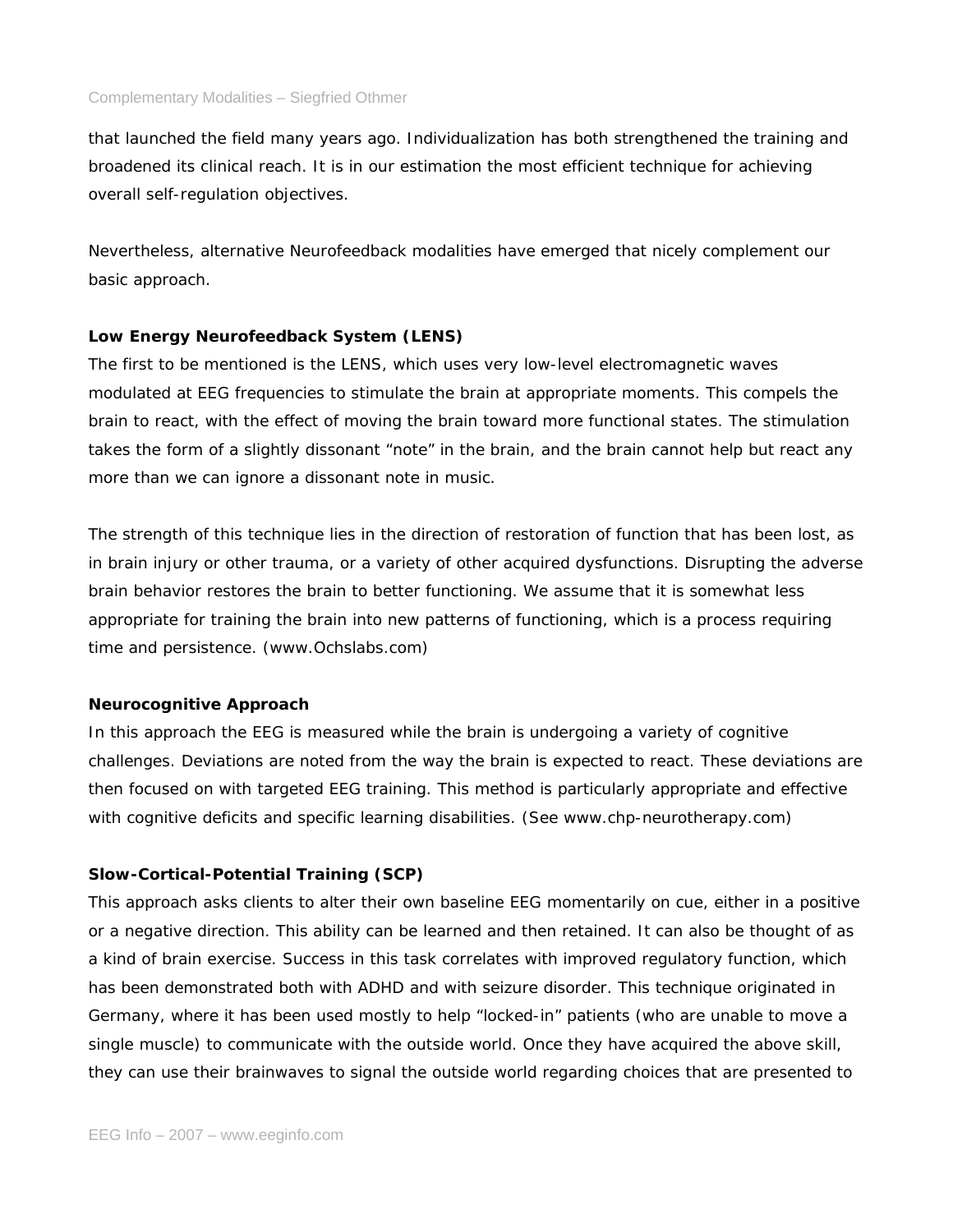them. The original researcher, Niels Birbaumer, was recognized with a major national research award for this work some years ago. (Nijmegen Conference: http://eeginfo.com/newsletter/?p=290)

## **NeuroCarePro**

This technique has struck out into some new terrain in Neurofeedback. The brain is alerted whenever it makes unusually large state shifts that appear to be unprovoked. When the brain is relatively unchallenged, with nothing more to do than attend to the feedback, sudden large moves should not be occurring. When they do, we can reasonably conclude that they signal instances of brain misbehavior. Just alerting the brain to these occurrences is enough to mobilize the brain's reorganization of its own function in order to make such excursions less likely.

The principal virtue of this technique is that it requires essentially no clinical decision-making. The detection of EEG transients is really the burden of the software, and the clinician can attend to other aspects of the therapy.

This approach may take somewhat longer to reach the clinical goals than some of the more aggressive techniques such as the LENS. But the journey is also filled with less drama. This is usually a virtue, although a client may also see drama as an indication of progress. In the absence of drama, the client may not realize how much is actually going on. When change is continuous, it may become undetectable.

All therapists know of the problem that when symptoms subside they are quickly forgotten. With Neurofeedback, the person is never anything other than himself or herself. There are no side effects to call attention to the remedy. When things go as benignly and smoothly as with the NeuroCarePro, the technique may have difficulty getting some credit for what has been accomplished.

The strength of the technique lies - as with the LENS - in diminishing brain misbehavior, in the reduction or elimination of dysfunction. Now along with that may well come greater functional competences as well, because much of the consequence of brain-based dysfunction is to disrupt other function elsewhere. But along with LENS it does not have mechanisms for guiding the brain toward new competences. For these it is better to rely on our methods or on the Neurocognitive Method developed by Kirtley Thornton. Of course most clients come for Neurofeedback for what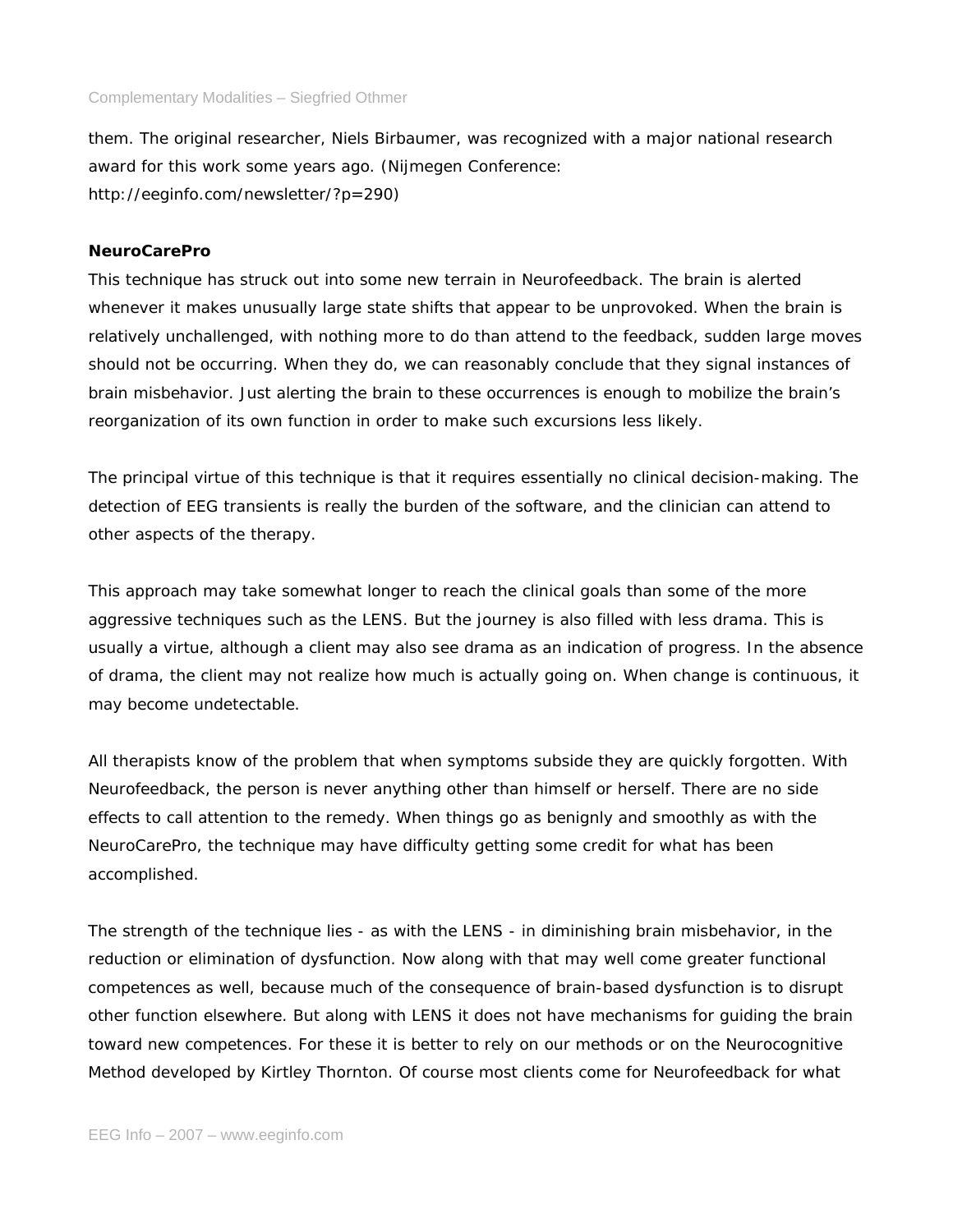troubles them, not for new-found competences that may be in store.

The distinction being made here is perhaps best illustrated with autism. In working with autism we are usually checking our progress against a checklist of behaviors that parents find most irritating in the child - the agitation, repetitive behaviors, sensory hypersensitivity, echolalia, etc. With respect to such adverse behaviors we have clear goals, which is to eliminate them. The real goals, of course, are to promote function where it is deficient: language, emotional connection, and the capacity for relationship. Here we have no obvious goal except to continue to improve function. The emergence of such functions is not merely a matter of a brief reset in brain function. It is a matter of learning new pathways in the brain. This requires persistence, and the relevant techniques must offer that possibility.

The full recovery of brain function therefore requires both "transient" and "steady-state" techniques. Although our own method encompasses both a steady-state and a transient brain challenge, it may ultimately take more than one approach to deal with all of the issues. (For additional information on NeuroCarePro, visit www.zengar.com)

### **QEEG-based Training**

There are a number of different approaches to Neurofeedback that can all be lumped under this category in that they make particular use of information derived from the EEG to determine the specific reinforcement parameters. In contrast to the neurocognitive approach already listed, essentially all of these methods determine the persistent, or "stationary" properties of the EEG to guide the training. Any resulting training will be focused on whatever deficits in brain function reveal themselves in the EEG. Hence we have another technique here that is principally deficitfocused. (Bob Thatcher website—to be provided) (QEEG research on EEG Info: http://www.eeginfo.com/research/quantitative\_main.html)

### **Alpha-Theta Training**

This is actually part of our method, but we call it out separately here because the method is so distinctive with respect to everything else that has been listed. The objective of all the techniques so far cited is the remediation of brain-based dysfunction, or more grandly the normalization or enhancement of brain function. The objective of alpha-theta training is to open the door to a certain kind of experience. The training facilitates an inward journey, amounting ultimately to a profound encounter with the self. For many, this is really where healing lies. The symptoms we